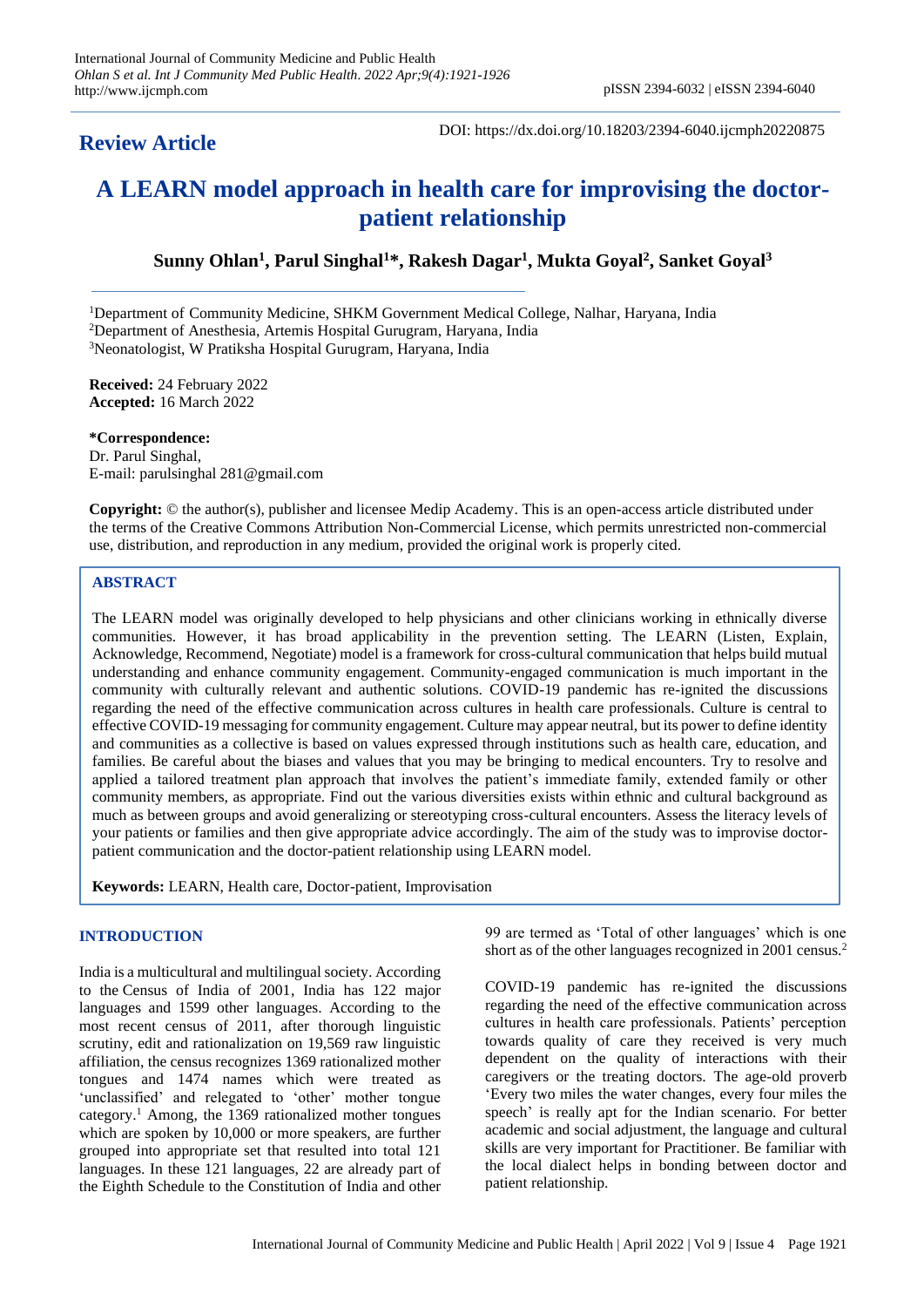Doctors who use their knowledge and skills to provide effective healthcare for patients of diverse cultural backgrounds are said to be culturally competent. Competence requires a blend of knowledge, conviction, and a capacity for action. Clinical cultural competence includes being aware of a patient's and one's own sociocultural background and using skills and strategies that focus on culturally appropriate healthcare interventions. It also includes an understanding of the power differential between patients and physicians and how to enable more active partners in patients' participation in the healthcare system whenever appropriate. $3$ 

Cross-cultural communication in an organization deals with understanding different business customs, beliefs and communication strategies. Language differences, highcontext vs. low-context cultures, nonverbal differences, and power distance are major factors that can affect crosscultural communication.<sup>4</sup>

In other words, cross-cultural communication refers to the ways in which people from different cultural backgrounds adjust to improve communication with one another. Crosscultural communication is the process of recognizing both differences and similarities among cultural groups in order to effectively engage within a given context. In today's rapidly changing professional world, it's critical to gain an understanding of how cultural elements influence communication between individuals and groups in the workplace. Developing strong cross-cultural communication skills is the first step in creating a successful work environment that brings out the best in all of an organization's team members.<sup>5</sup> When it comes to medical education and profession learning is a neverending process. Professionals they need to be constantly upgrade themselves, especially the doctors. The LEARN model was originally developed to help physicians and other clinicians working in ethnically diverse communities. However, it has broad applicability in the prevention setting.

Prevention professionals who are aware of their own and their audience's cultural backgrounds, along with the values that are often implicit in their communities, are better able to achieve mutual understanding and to agree upon culturally appropriate prevention interventions and community participation and engagement for better health. The aim of the study was to improvise doctor-patient communication and the doctor-patient relationship using LEARN model.

The LEARN (Listen, Explain, Acknowledge, Recommend, Negotiate) model is a framework for crosscultural communication that helps build mutual understanding and enhance community engagement.<sup>6</sup>

#### **LISTEN**

Assess each person's understanding of the prevention issue, its causes and potential solutions, and how it impacts

them personally. Elicit expectations for the encounter and bring an attitude of curiosity and humility to promote trust and understanding. History taking is an art in medical field that helps in understanding of the disease and its prevention issues, various causes and potential solutions for that and how it impacts the individual at personal level. Probing of relevant and ethical questions to the patient in between. Social behavior was very much influenced and affected by unconscious associations and judgments. An implicit bias is an unconscious association, belief, or [attitude](https://www.verywellmind.com/attitudes-how-they-form-change-shape-behavior-2795897) toward any social group. Due to implicit biases, people may often attribute certain qualities or characteristics to all members of a particular group, a phenomenon known as stereotyping.<sup>7</sup>

Doctor should focus on seeing people as individuals. Rather than focusing on stereotypes to define people, spend time considering them on a more personal. It is impossible for doctors, nurses, medical technicians, social workers and administrators or anyone else in health care to achieve excellence without cultivating the virtue of humility. Humility helps everyone who attends to patients see them not as biological puzzles needing to be solved, but as unique persons in need of healing, care, understanding and compassion. Humility might best be described as clarity of vision about ourselves, our place in the world and about how we stand in relation to others. It is a clarity of vision that enables the ongoing cooperation without which good health care is seriously impaired.<sup>8</sup> Sensitive issues of RTI/STI, HIV, family planning and female menstrual related problems always kept at priority and find solutions for them after proper listening the issues related to the particular conditions, so that trust and understanding maintained between doctor and patient. Make a fishbone diagram, also known as cause-and-effect diagram or [Ishikawa diagram](https://creately.com/lp/fishbone-diagram-maker-online/) which helps you to identify the root cause of an issue or effect, in turn which helps where you have to work up with your client or patient.

## **EXPLAIN**

Convey your own perceptions of the prevention issue, keeping in mind that people in the community may understand health or illness differently, based on culture or ethnic background. People have taken pleasure in using traditional beliefs and practices for a long time and got used to it. Thus, it can be made easily acceptable something that has been given by the faith healer to the community. Some practices are effective whereas others may be harmful or ineffective. These beliefs and practices are linked to culture, environment and education. Health workers must have concern for the community's cultural values and beliefs so that they can utilize the harmless practices for effective use as well as eliminate harmful practices.<sup>9</sup> Cultural background influences entry into the health care system and personal health practices. The ideas of the individuals may be valid and certainly influence their health care behavior. Health professionals must recognize the existence of relativism in regard to modern scientific medicine. Sociologists have demonstrated that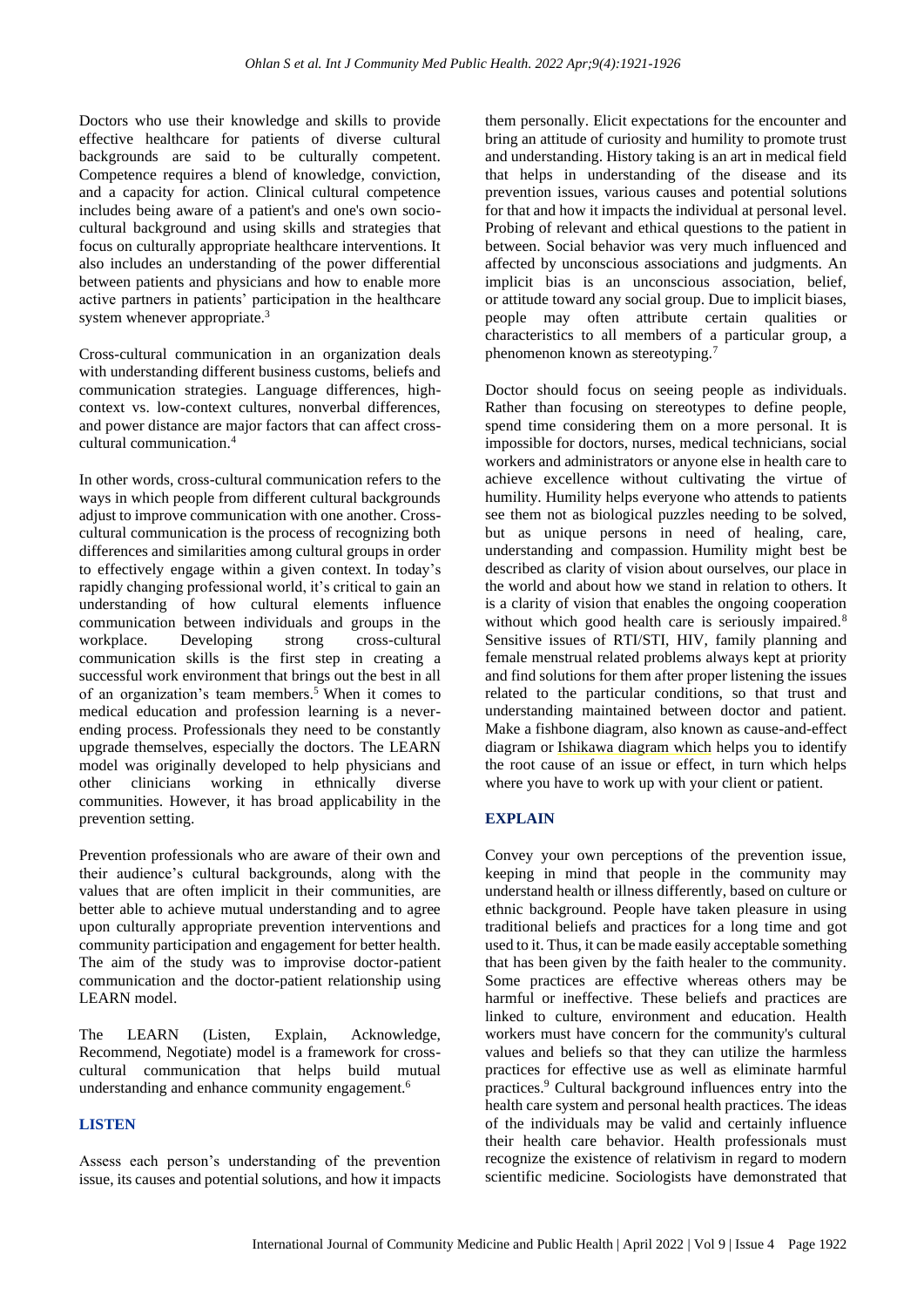the spread of diseases is heavily influenced by the socioeconomic status of individuals, ethnic traditions or beliefs, and other cultural factors. Sociologists agree that alcohol consumption, smoking, diet, and exercise are important issues, but they also see the importance of analyzing the cultural factors that affect these patterns.<sup>10</sup>

#### **ACKNOWLEDGE**

Be respectful when discussing the differences between their views and your own. Point out areas of agreement as well as difference and try to determine whether disparate belief systems may affect the proposed prevention solutions. Respect is a central concept in medical care but is not well defined. Lack of respect for patients dehumanizes them and may contribute to abuse and ill treatment. Transcultural care should be based on an understanding of the concept of respect which is shared by all concerned. There are three ways in which someone show respect. These are- (a) non-verbal signals such as facial expression and gestures; (b) courtesy, honesty and the use of a communication style that conveys interest and avoids expressions likely to cause offence; (c) acting in a way that shows recognition of the patient's rights to information and decision making as well as maintaining privacy for procedures and bodily functions.<sup>11</sup> In general healthcare settings, the patient's perception of whether their doctor displays respect towards them has been found to be the best predictor of patient's overall rating of their view of their doctor.<sup>12</sup> Individual, community and cultural attitudes and beliefs play a crucial role how people decide to accept information, where value may be placed on the source and the sender of the information rather than the content of the information itself.

#### **RECOMMEND**

Develop and propose a prevention plan that bridges any gaps in perspective. Recognize and recommend your patient which level of Prevention he/she should require or needed: primordial, primary, secondary, tertiary and quaternary. Patients and doctors often have difficulty staying abreast of diet trends, many of them focus primarily on weight loss rather than nutrition and health. Recommending an eating style can help patients make positive change in their lifestyle and health. From the past there is a major difference in theory and practice and the concept of a theory-practice gap is not new. However, despite many attempts by clinicians and nurse faculty to address the theory practice gap still it remains a key issue.<sup>13</sup> For example: the tobacco control movement targeted individuals and their behaviors, it evolved into a multilevel systems approach to the problem. Clearly, individual behavior change was the goal, but strategies involving industry, legislation, public health programming and messaging, and the health care system worked together to create that change. None of the strategies implemented as part of the movement worked alone. Finally, you have to develop a plan for behavioral change of your target group or patients so that the gaps are filled.

#### **NEGOTIATE**

Reach an agreement on the prevention plan in partnership with the community incorporating culturally relevant approaches that fit with the perceptions of health and healing.

The Centers for Disease Control and Prevention's (CDC) Principles of Community Engagement defines community engagement as the process of working collaboratively with and through groups of people affiliated by geographic proximity, special interest, or similar situations to address issues affecting the well-being of those people. For example: Suppose, if you want to change the lifestyle of your patient by exercise or brisk walk and patient also agreed to follow but because of time and work constraints he/she is not able to do this in morning time so here you seek advise him/her to do it in evening. Make a suitable agree-mental approach without disheartening or disrespecting the cultural backgrounds of your patients.

LEARN model cane be useful for better implementing nutritional standards for a population is a communitybased prevention intervention. Changes in social and physical features of the environment constitute valued outcomes for community-based prevention because the distributions of risk factors, health outcomes, and wellness indicators in a population are largely shaped by social and physical environments.

A model for community-based prevention developed in the 1950s and 1960s grew out of efforts to increase both immunization coverage for mass poliomyelitis protection and mass screening for cancer and tuberculosis. $14$  One another model that is Health belief model, which was primarily a psychological model developed from community screening and immunization programs, but it became a part of community intervention models.<sup>15</sup>

Medical profession has been considered one of the noblest professions. Doctors were honored and perceived as having divine virtues.<sup>16</sup> Their recommendations were accepted as if they were "the word of God".<sup>17</sup> Physicians seldom explained their medical decisions and certainly did not share decision-making with the patient. Many patients did not expect an equitable relationship and accepted their doctors' recommendations without question. In 1984 Journal of the American Medical Association article, found that 47% of patients prefer their doctor to make decisions regarding medical issues. $18$  Effective communication plays a key role in developing the physician- patient relationship and developing trust.19,20 Patients who perceive their physician as caring and sensitive to their needs express greater satisfaction with their health care.21,22 Further, physicians' attention to patients' emotional needs has a positive effect on recovery and responsiveness to treatment.<sup>23,24</sup> In the past few decades, the development of patient-centered care is on rise as compare to previous. While the medical profession is one of the most technologically advanced professions,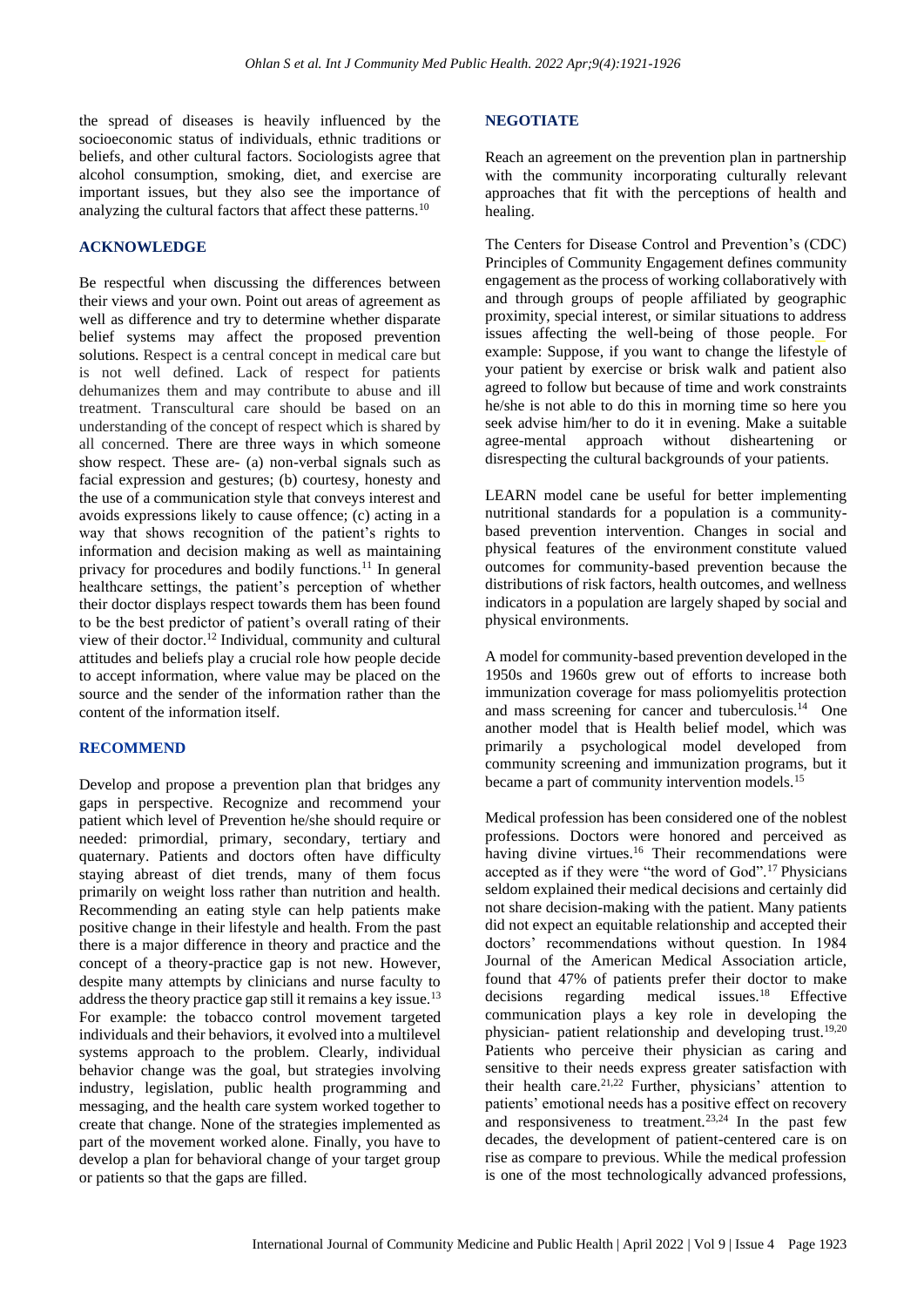one of the dangers inherent in innovation and technological advancement is that these will come at the expense of physicians' emotional connection with their patients.<sup>25</sup> Undoubtedly, interpersonal communication, whether verbal or non-verbal, has had a great impact on almost every aspect of life. However, people never stop thinking about whether they are communicating in the most effective way or not. Indeed, Communication skills (CSs) require both content (what is communicated) and style (how it is communicated).<sup>26</sup>

## **DPC (DOCTOR-PATIENT COMMUNICATION)**

It has been a keystone of MC (Medical care). It is the medium through which data is collected, diagnoses are made, plans are arranged, support is given, compliance is achieved, and healing is provided.<sup>27</sup> 'Most complaints about doctors are related to issues of communication, not clinical competency.' Patients want doctors who can skillfully diagnose and treat their illnesses as well as communicate with them effectively.<sup>28</sup> 'Good communication skills among the doctors are crucial in building a trustworthy doctor-patient relationship that not only helps in therapeutic success by providing holistic care to the patient but also leads to job satisfaction among the doctors'. <sup>29</sup>There are several barriers or hurdles to effective communication between patient and doctor. The most important one is a lack of insight due to inadequate training and knowledge in CSs.

Many times, doctors tend to use close-ended questions, interruptions and do not give sufficient time. Other important barriers are related to a lack of privacy, empathy and respect, in addition to ignoring the non-verbal components of communication, such as eye contact. In a heavy burden setting, human failings like tiredness and stress are major contributing factors.<sup>30</sup> Language barriers may contribute to medical errors by impeding patientprovider communication. One particularly vulnerable group is immigrants.

Many a times Northern Indian doctors they choose or pick up under-graduation and post-graduation medical colleges for medical sciences studies in Southern regions of India and vice versa after that they may face the major problem while work up or making diagnosis because of the language communication barriers between the doctorpatient from different culture and backgrounds. So, in such scenarios the LEARN model may help the future doctors.

Physicians who are aware of their own and their patients' cultural backgrounds, along with the values that are often implicit in current medical models, are better able to achieve mutual understanding within the patient encounter and to focus on culturally appropriate health care interventions.31-33 Providing care in a language that a family does not speak well is a known risk factor for negative effects on health outcomes.<sup>34</sup> Research on doctorpatient communication has generated considerable evidence that effective communication can improve

outcome measures such as patient satisfaction, adherence to treatment, and disease outcomes  $35,36$ 

Effective communication is difficult even in the best of times. However, the COVID-19 pandemic has certainly made it more challenging in many ways. There are three basic channels of communication, verbal, non-verbal and paraverbal. Research suggests that of these three, most inperson communication happens through the non-verbal channel (i.e.; 'body language'). Wearing a mask, however, eliminates our ability to read most of a person's facial expressions. This, of course, hampers effective communication. 37

Culture is central to effective COVID-19 messaging for community engagement. Culture may appear neutral, but its power to define identity and communities as a collective is based on values expressed through institutions such as health care, education, and families.<sup>38</sup> Culture shapes language, which in turn shapes communication both in message delivery and reception.<sup>39</sup>Rapport building via the use of empathy and effective communication skills is critical to forming effective and trusting relationships with patients. Empathy has demonstrated importance in the positive building of relationships.<sup>40</sup> Empathy can also increase the patient satisfaction, trust, coping skills, and compliance with therapy, while also enriching the doctorpatient experience.

To control the spread of virus during pandemic several measures were suggested by the health officials. This led to the significant change in cultural, social and the day-today ways of living behaviors of the people. COVID-19 has shaken up the socio-cultural framework of the various countries. Cross-cultural exchange refers to the communication between native speakers and non-native speakers, as well as any people with different language and cultural backgrounds.<sup>41</sup> Cross-cultural exchange can develop empathy and eliminate cultural centralism. One of the main reasons of communication failure, in crosscultural exchange is that if there is no empathy, people from different cultures cannot correctly understand the values of others. Communication is a cyclical process of interaction, which includes the sender, the receiver and the message itself. Because of cultural differences, people from different cultural backgrounds bring their different values, beliefs and customs into the communication process.

They interpret information from another culture according to their own cultural background, which leads to inaccurate understanding of each other's information, and thus may lead to bad judgments and decisions. Before the 20<sup>th</sup> century, the communication between people of different cultures was limited by time and space constraints and the existent means of information transmission or technology. But in the  $21<sup>st</sup>$  century, with the science and technology, both modern transportation and communications technologies has developed rapidly over at faster pace. So, the importance of cross-cultural exchange or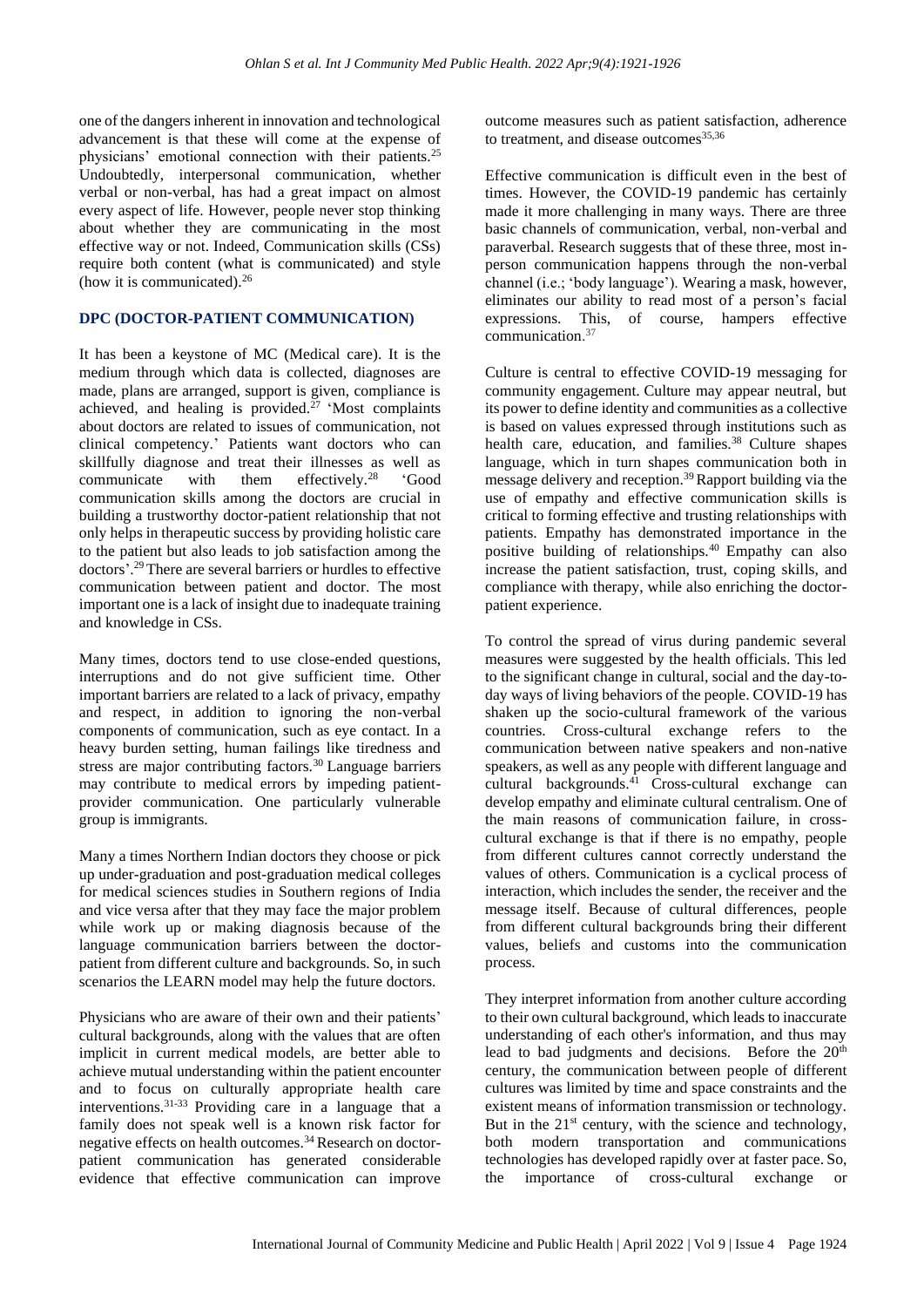communication has come being in to light in the era of globalization and modernization.

#### **CONCLUSION**

Communication skills have been described as the most important tool for a health professional. Communityengaged communication is much important for acknowledging in the community with culturally relevant and authentic solutions. Doctors try to find out the influential cultural differences in themselves and their patients. Be careful about the biases and values that you may be bringing to medical encounters. Build awareness of differences in communication style (e.g., verbal and nonverbal) that may influence the care of the patient. Adapt the role of silences in each patient encounter. They may represent discomfort with a topic or uncertainty about a question being asked, paying special attention to nonverbal cues that can help to determine whether a differential power relationship is hindering communication. Try to apply a tailored treatment plan approach that involves the patient's immediate family, extended family or other community members, as appropriate. Recognize that a 'high-context' communication style may be a family's cultural norms and stay attuned to tone, body language and other nonverbal cues. Find out the various diversities exists within ethnic and cultural groups as much as between groups, and avoid generalizing or stereotyping cross-cultural encounters. Assess the literacy levels of patients or families and adjust the use of written materials accordingly. Use simple language, so that patient easily understanding what he/she is suffering from, avoid using medical terminologies when conveying your message to the patient. So, the LEARN model is a framework or approach for cross-cultural communication that helps in building the mutual understanding and enhancing the community engagement, which may be helpful or useful for improvisation of doctor-patient relationship.

*Funding: No funding sources Conflict of interest: None declared Ethical approval: Not required*

## **REFERENCES**

- 1. Ministry of Home Affairs, Government of India. Census Of India, 2011. Available at: https://www.censusindia.gov.in/. Accessed on 12 February 2022.
- 2. Ministry of Home Affairs, Government of India. General Note, 2022. Available at: https://www.censusindia.gov.in. Accessed on 12 February 2022.
- 3. Sickkids. Introduction to clinical cultural competence, Cultural competence E-LEARNing modules series, 2013. Available at: https://www.sickkids.ca/en/search/?from. Accessed on 12 February 2022.
- 4. Study Com. Cross-Cultural Communication: Definition, Strategies and Examples, 2021. Available at: https://study.com/academy/lesson/. Accessed on 12 February 2022.
- 5. Northeastern University. How to Improve Cross-Cultural Communication in the Workplace, 2019. Available at: https://www.northeastern.edu/graduate. Accessed on 12 February 2022.
- 6. Ladha T, Zubairi M, Hunter A, Audcent T, Johnstone J. Cross-cultural communication: Tools for working with families and children. Paediatr Child Health. 2018;23(1):66-9.
- 7. Jost JT. The existence of implicit bias is beyond reasonable doubt: A refutation of ideological and methodological objections and executive summary of ten studies that no manager should ignore. Res Org Behav. 2009;29:39-69.
- 8. Wadell PJ. Humility: An Indispensable Virtue to LEARN for Practicing with Excellence (chausa.org), 2017. Available at: https://www.chausa.org/. Accessed on 12 February 2022.
- 9. Papadopoulos I. An exploration of health beliefs, lifestyle behaviours, and health needs of the Londonbased Greek Cypriot community. J Transcult Nurs. 2000;11(3):182-90.
- 10. Nayak MG, Geroge A. Socio-cultural perspectives on Health and Illness. J Health Allied Sci NU. 2012;2(03):61-7.
- 11. Nouri A, Sanagoo A, Jouybari L, Taleghani F. Challenges of respect as promoting healthy work environment in nursing: A qualitative study. J Educ Health Promot. 2019;8:261.
- 12. Quigley DD, Elliott MN, Farley DO, Burkhart Q, Skootsky SA, Hays RD. Specialties differ in which aspects of doctor communication predict overall physician ratings. J Gen Intern Med. 2014;29(3):447- 54.
- 13. Scully NJ. The theory-practice gap and skill acquisition: an issue for nursing education. Collegian. 2011;18(2):93-8.
- 14. Hochbaum GM. Public participation in medical screening program. Washington, DC: Department of Health, Education, and Welfare, Public Health Service; 1959.
- 15. Becker MH. The Health belief model and personal health behavior. Thorofare, NJ: Slack; 1974.
- 16. Tripathi J, Rastogi S, Jadon A. Changing doctor patient relationship in India: a big concern. Int J Community Med Public Health. 2019;6:3160-4.
- 17. Ganesh K. Patient-doctor relationship: Changing perspectives and medical litigation. Indian J Urol. 2009;25(3):356-60.
- 18. Strull WM, Lo B, Charles G. Do patients want to participate in medical decision making? JAMA. 1984;252(21):2990-4.
- 19. Walsh S, O'Neill A, Hannigan A, Harmon D. Patientrated physician empathy and patient satisfaction during pain clinic consultations. Ir J Med Sci. 2019;188(4):1379-84.